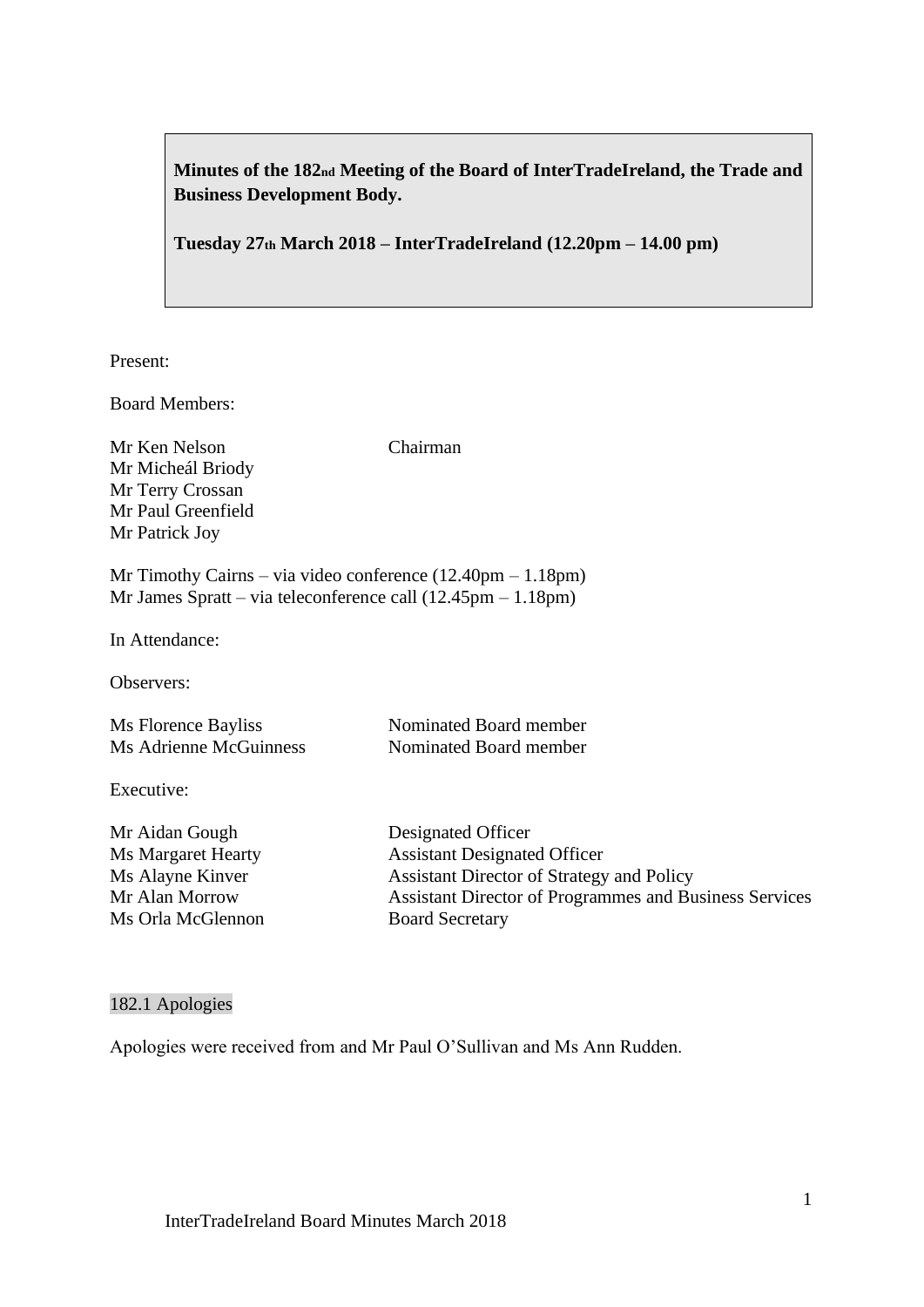## 182.2 Opening Remarks

The Chairman welcomed Mr Crossan to the meeting after his recent illness. He also welcomed back Ms Bayliss and Ms McGuiness to the meeting as observers.

The Chairman raised the matter of permitting Board members to participate at Board meetings via teleconferencing and video conferencing. The Board discussed this issue particularly given the current outstanding Board appointments and the need to conduct business and to operate effectively. All Board members in attendance were agreeable to this approach which was proposed by Mr Crossan and seconded by Mr Briody. It was agreed that any agenda items requiring a Board decision would only be considered whilst the Board were quorate either in person or via tele or video conferencing. In these instances, the decisions of the Board would be deemed acceptable.

# 182.3 Conflict of Interest

The Chairman asked members to declare any conflicts of interest relating to today's agenda. The Chairman declared a potential conflict of interest arising from his position as CEO of LEDCOM, which is a member organisation of Enterprise Northern Ireland and is involved in the delivery of the Co-Innovate programme. Mr Greenfield declared a potential conflict of interest arising from his position as a member of the Peace IV Working Group and as Board member of East Border Region Ltd, which is involved in the delivery of the Co-Innovate programme. Mr Briody also declared a potential conflict of interest arising from his position as CEO of Silver Hill Foods who are participants on the Co-Innovate programme.

No other conflicts were declared.

# 182.4 Matters Arising

Mr Gough reported that all matters arising from the February 2018 Board meeting had been either completed or were in hand. Any Board members who had not already done so, were asked to submit their annual Statement of Interests form to the Board Secretary. A meeting with Karen Bradley, Secretary of State for Northern Ireland had been requested. Mr Gough advised that a letter of thanks had been sent on behalf of the Board to Mr Gerry Wrynn, North South and Inward Investment Unit, DEBI, on his retirement.

### 182.5 Chairman's Business

The Chairman thanked Mr Crossan and Mr Spratt for their work in organising recent and forthcoming meetings with key stakeholders. He informed the Board of his recent engagement with Minister Humphreys at the Brexit event in Cootehill. He also attended the recent successful Venture Capital Conference held in Belfast at which the 2018 Seedcorn Competition was launched.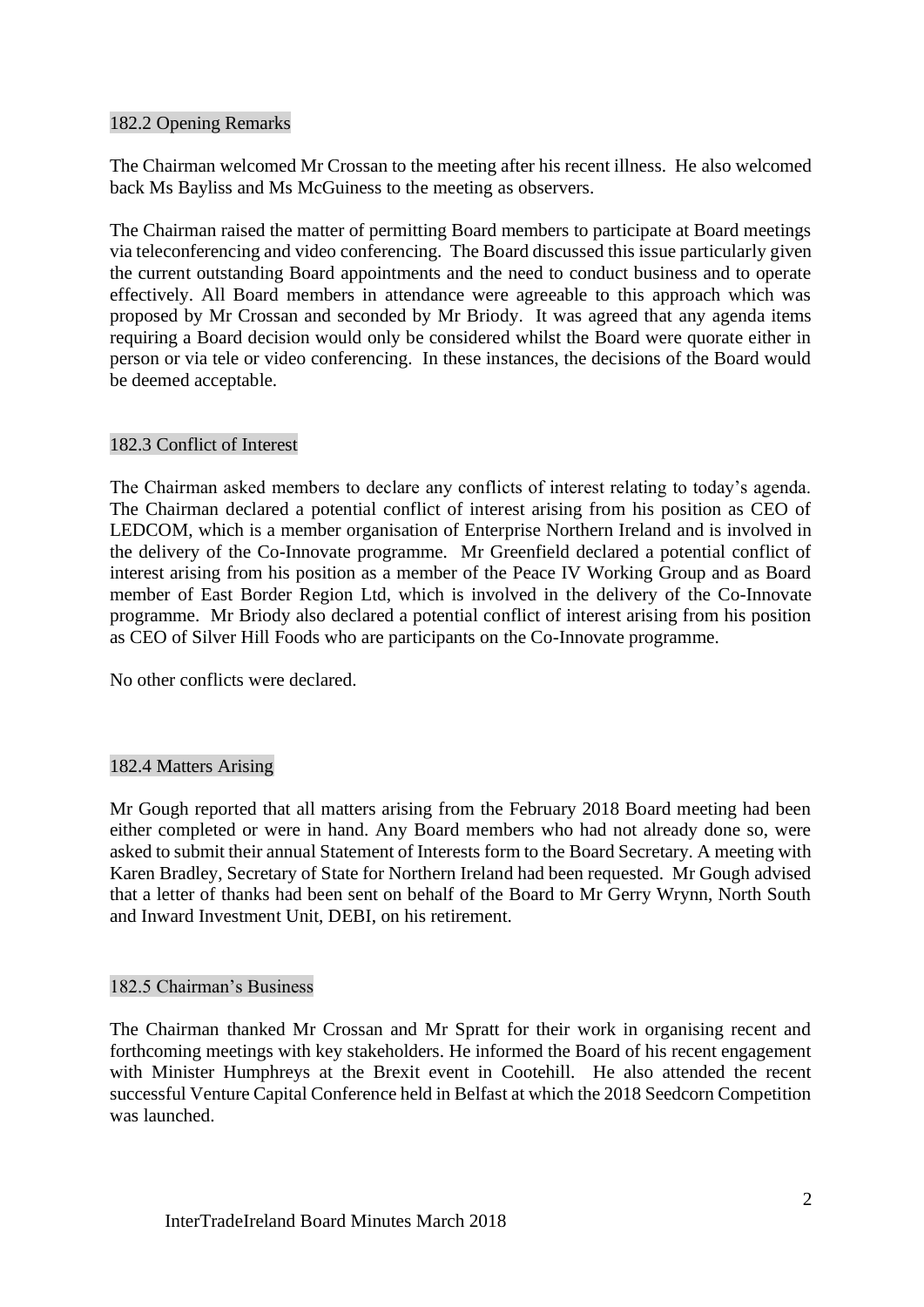#### 182.6 Designated Officer Report

Mr Gough informed the Board that the Body's staff continue to be the key resources of the organisation. He advised the Board that our capacity to deliver more services may be constrained by our ability to recruit and will be dependent on flexible staff development and HR practices. Options in our use of human resources are currently being explored and recommendations will be brought back to the Board for consideration. The Chairman emphasised the importance of the IIP process to staff development and suggested the Senior Leadership team engage with INI on their Transform initiative.

The Board were informed that interviews for the post of Corporate Services Director were being held immediately after the Board meeting.

Mr Gough updated the Board on the progress made in one of the pilot initiatives in support of our corporate objective to expand our role as a 'collaborative catalyst' supporting others in the pursuit of cross border initiatives that deliver mutual economic value. Under the auspices of our All-Island BioPharma Cluster Development programme, we have successfully facilitated the launch of four new cross border cancer research trials. In addition, the N.I Cancer Trials Network was offered additional funding support an American cancer research organisation who partner with Cancer Trials Ireland. These trials were recently discussed and agreed at an all island meeting of cancer researchers and cancer trial research companies which is a culmination of InterTradeIreland's facilitation support. Our support was acknowledged at the meeting.

Mr Gough reported that the Corporate Risk register has been updated and was reviewed by the Audit and Risk Assurance Committee at their meeting that morning. The register will be presented to the Board at the next meeting.

Mr Gough gave a brief update on recent engagements with stakeholders.

The Board noted the Designated Officer's report and the Chairman thanked Mr Gough for his update.

Mr Timothy Cairns joined the Board meeting via video conference at 12.40pm. Mr James Spratt joined the Board meeting via teleconference call at 12.45pm.

The Chairman asked the Board members who had joined the meeting to approve the use of tele and video conferencing at Board meetings and both members gave their consent.

The meeting was deemed quorate at this point.

### 182.7 Approval and Authorisation of the 27th February 2018 Board Minutes

The minutes of the 27th February 2018 Board meeting were agreed as a true record of the meetings and were approved by the Board and authorised by the Chairman.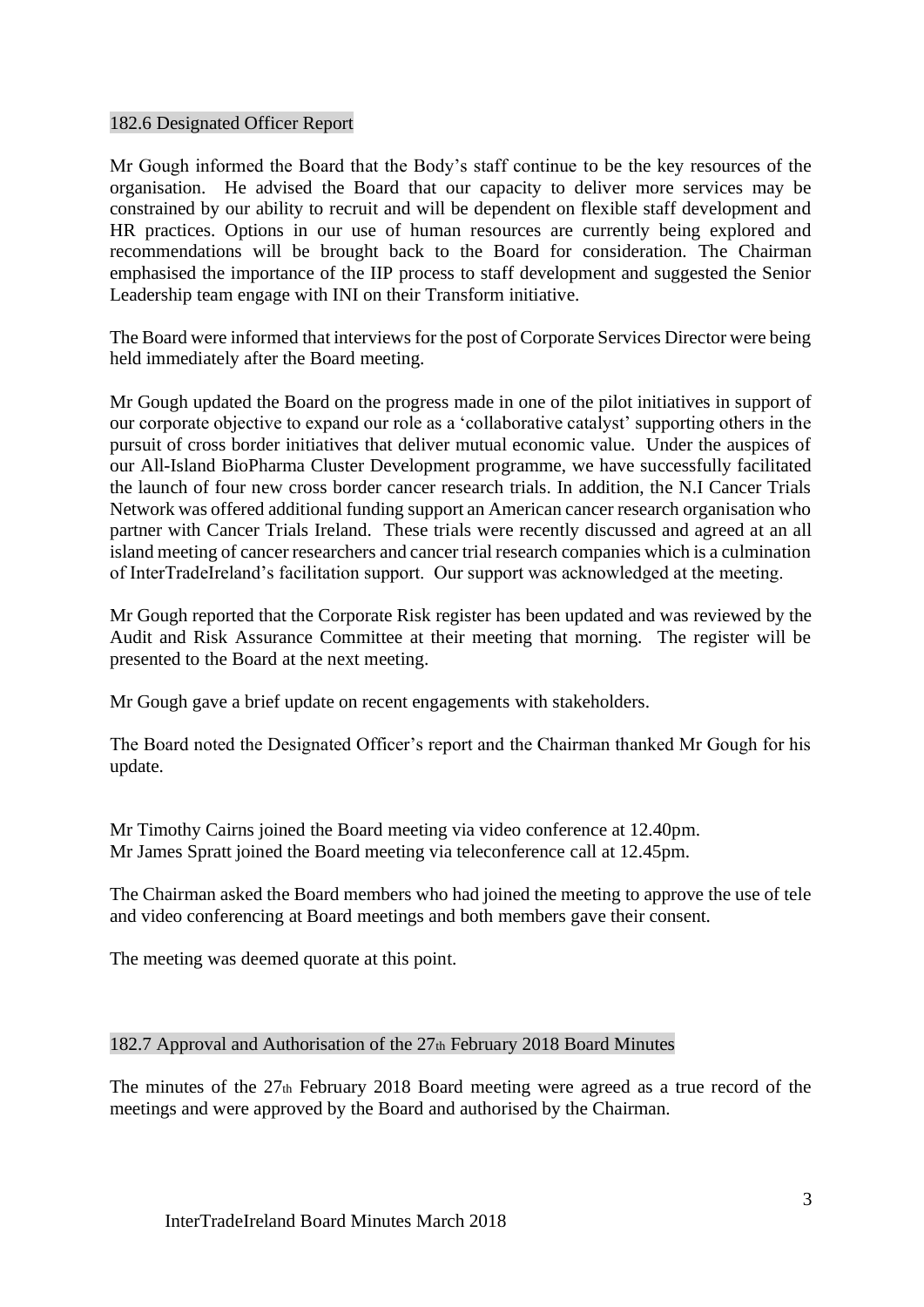## 182.8 For Consideration, Discussion, Decision &/or Approval

# *Fusion Phase V*

Mr Morrow presented the Operations Directorate Progress and Activity Report. He advised that the economic appraisal for the current phase of Fusion (Phase V) was considered by the Board in September 2014. The Board approved the preferred option identified in the appraisal. This option included:

*'the introduction of 24-month company to company projects (similar in focus to InterTradeIreland's Innova programme). It is anticipated by InterTradeIreland that there would be c3 such projects per annum at a cost of £103,000 each (including two £1,500 development grants and two £50,000 R&D&I grants). These projects might not include a graduate or academic (per the 12 and 18 month projects), but would be taken forward on a cross-border basis. It is anticipated by InterTradeIreland that these projects could potentially feed into future Horizon 2020 funding applications'.*

Mr Morrow advised that given the significant financial constraints on the Body at that time, the Board agreed that cross border business to business collaboration projects involving relatively large grants had the potential to dilute our strategic focus on less costly supports. It was agreed that this support would not be promoted, but that where a proposal is received which the Executive considers to have exceptional merit it might be brought to the Board for consideration. It was agreed that these projects would be considered and approved by the Innovation Sub-Committee and then noted by the Board. As we are now in a position where funding is available, there now is an opportunity to support business to business /academic collaboration in the current environment of Brexit which would prove of significant benefit to businesses.

Mr Spratt advised that the option had been considered by the Innovation Sub-Committee who were supportive of the proposal. The Board discussed and approved the introduction of an option recommended in the Fusion V economic appraisal which is to include 24-month company to company projects up to a maximum of 3 projects per annum over the remaining 3 years of the current Fusion Phase V programme at a maximum cost of £103,000 per project (inclusive of VAT).

Mr Morrow informed the Board that the existing Fusion funding packages are under review as part of an independent evaluation. He advised that it is very likely that a request will be made to the Board for an increase to the packages.

The Chairman thanked Mr Morrow for his work in this area.

### *HBAN (Halo Business Angel Network)*

Ms Gráinne Lennon, Operations Manager joined the Board meeting for this agenda item and presented the findings of the Halo Business Angel Network (HBAN) economic appraisal.

She informed the Board of the positive results including: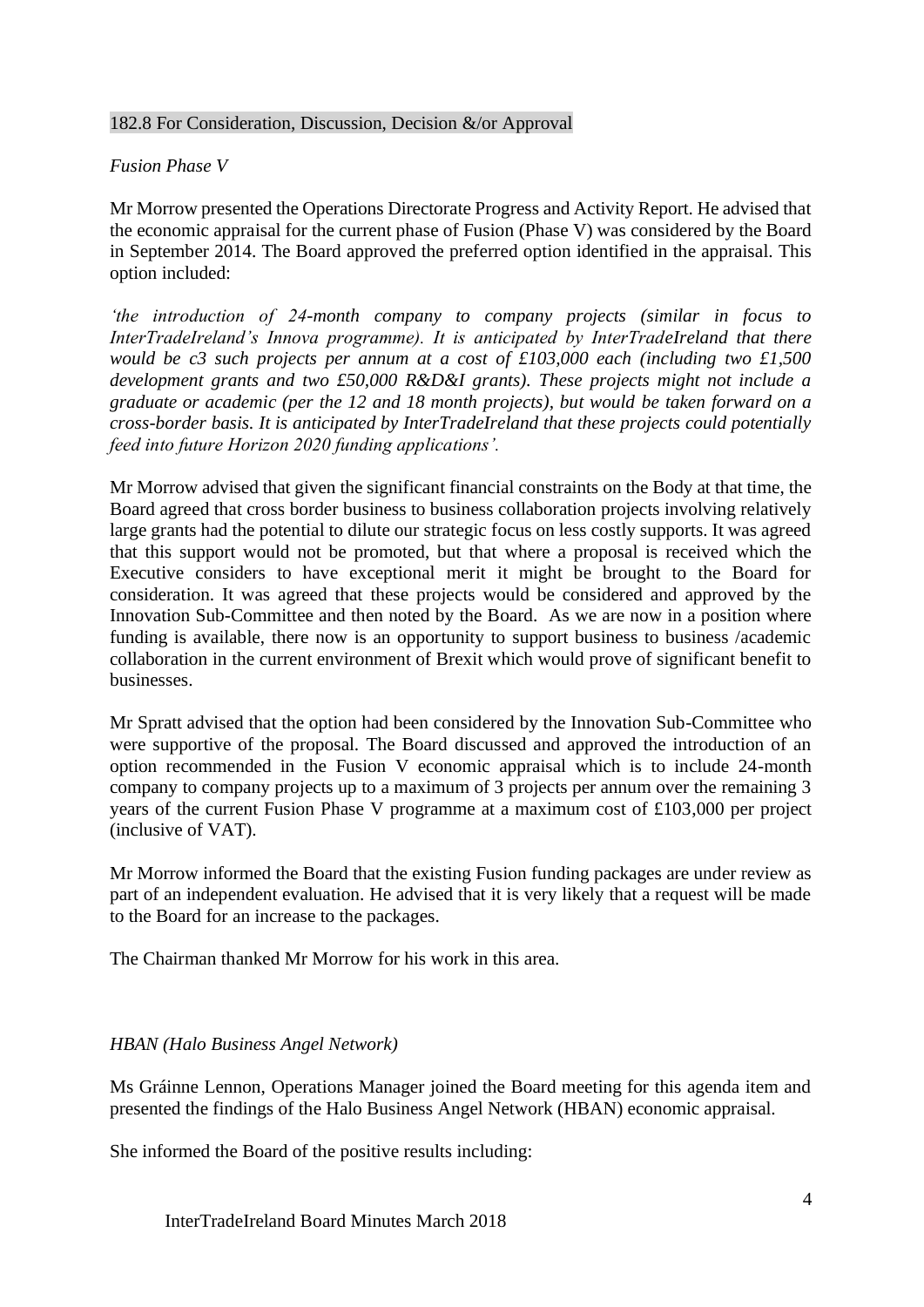- 45 unique deals in 2017;
- $\bullet$   $\epsilon$ 12.8m direct angel money invested in 2017;
- 407 deals to date
- $\bullet$   $\epsilon$ 85m invested by angels in those deals;
- $\bullet$   $\epsilon$ 285k average angel investment per deal;
- 12 syndicates and regional networks and
- Several international syndicates at early stage.

Ms Lennon advised that business angels serve to fill the gap in the supply of equity finance to early stage companies and also provide 'smart' money i.e. access to contacts, mentoring and experience. InterTradeIreland established and co-funded the Halo business angel network in Northern Ireland in 2004. In 2005, InterTradeIreland established and co-funded Halo in Ireland. Initial legal advice was sought and we were advised that we required two separate networks in each jurisdiction. Subsequent legal advice many years later, reported that this was not the case, but at that stage, the separate networks were well established.

In 2008, InterTradeIreland undertook research into business angel investing which recommended the change to a business angel syndication model following international best practice. HBAN – syndication arm was established in 2009. In 2015 there was a move to a single unified brand and delivery agent in Ireland (previously there were five delivery agents). This led to a more harmonised network, brand strength and greater opportunities for angels to get greater exposure to deal flow.

Ms Lennon reported that up until now HBAN (Ireland) and Halo N.I. had operated largely independently with limited co-operation due to different contracts, KPIs, angels and company databases. An independent evaluation of the HBAN programme was completed in October 2017 which provided evidence that all hard targets had been achieved and reported that 75% of businesses would not have derived investment without HBAN support. In addition, the evaluation concluded that HBAN provides value for money. Invest N.I. undertook a separate evaluation of Halo in N.I. Ms Lennon reported that the positive evaluation, led to the commissioning of an independent economic appraisal in partnership with EI and INI (the first joint economic appraisal of its kind). InterTradeIreland acted as the broker in the economic appraisal process. The economic appraisal highlighted the continued gap in supply of early stage finance. The preferred option identified in the joint economic appraisal is for '*an integrated approach to business angel investing across the island'* which will include a modest increased scale in Ireland. Ms Lennon reported that this option scored the highest in terms of monetary and non-monetary costs and benefits. The preferred option should also lead to a higher level of deals and wider development of the business angel eco-system. The recommendation is to appoint a single delivery agent to deliver HBAN activities across the island with local representation on the ground in each region. This would involve using a single HBAN brand, single website, single contract, single deal sharing platform, and increased training for new and existing angels.

Ms Lennon outlined the targets for the programme including:

- 225 new angels;
- c180 new deals
- $\epsilon$ 43m new investment and
- Potential to leverage  $\epsilon$ 66m total funding  $\epsilon$ 109m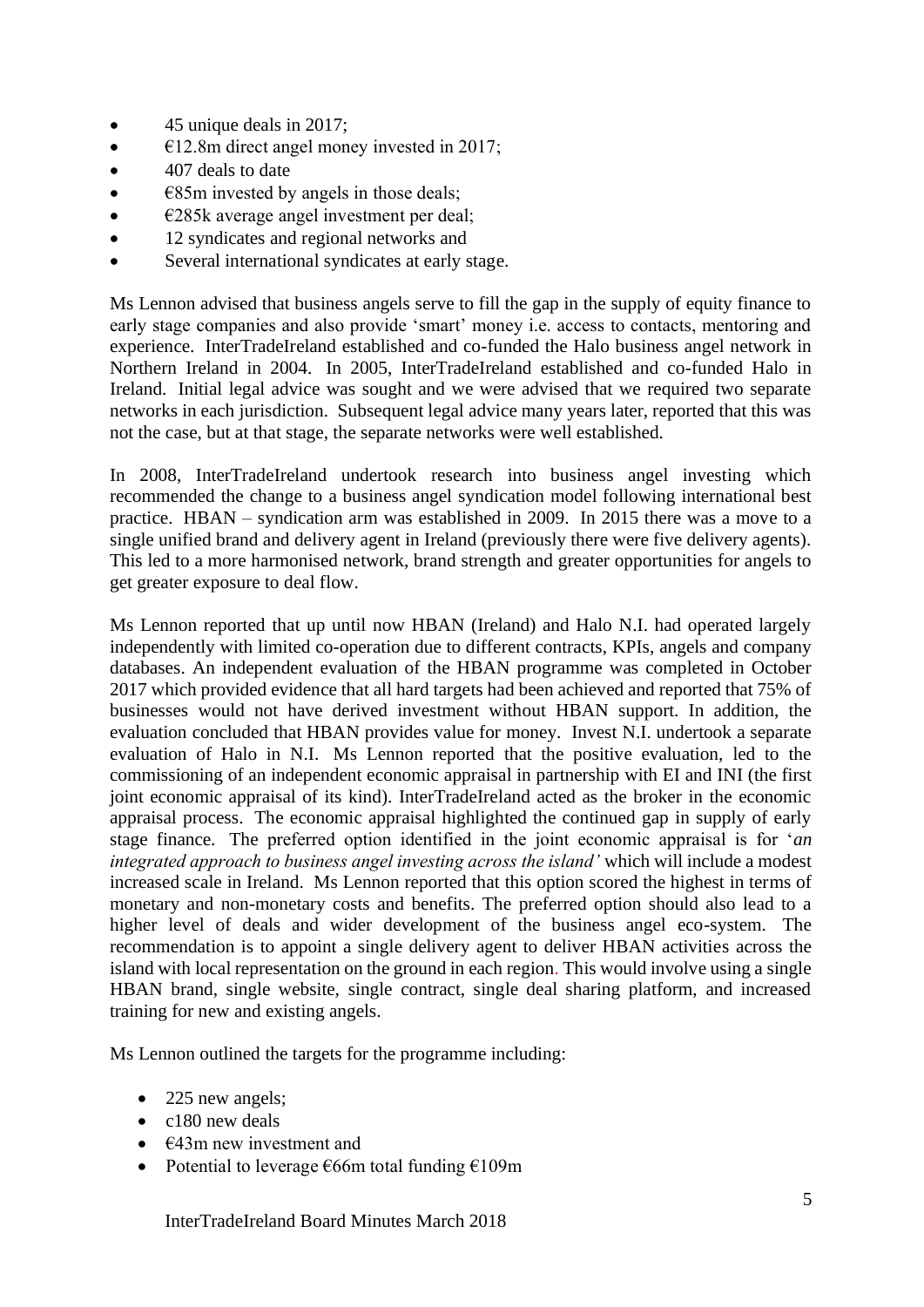Ms Lennon advised that the full cost of the delivery of the programme over the next three years is £2.94m/€3.34m. InterTradeIreland, E.I. and INI will fund discrete parts of the network.

Mr Joy informed the Board that the Funding for Growth Steering Committee had considered the economic appraisal and is fully supportive of the programme. He advised that it had also been ratified by EI and INI as they are members of the Funding for Growth Steering Committee. The Board discussed and approved the Body's contribution to the HBAN programme at a cost not exceeding £1.1m (inclusive of VAT) for a three-year period.

The Board also approved the request to go to competitive tender for a delivery agent for HBAN.

The Chairman thanked Ms Lennon for her presentation and work in this area.

# *Tenders and Variations to Letters of Offer/Appointment*

Ms Hearty sought permission to go to competitive tender for the services of a suitably qualified venture capital professional for a three-year period subject to satisfactory annual reviews. The Board approved this request.

# *Governance and Financial Matters*

Ms Hearty presented the Governance and Financial Matters report. She advised that the Audit and Risk Assurance Committee had received a comprehensive paper regarding the reintroduction of a credit card for the Body. InterTradeIreland is the only cross border Body without this facility. Ms Hearty reported that a robust policy around acceptable use of the card had been presented.

The Board discussed and approved the proposal to introduce a credit card for the Body.

The Board noted the Governance and Financial Matters report and the Chairman thanked Ms Hearty for her report.

### *Communications 2018 Plan*

Ms Eimear Fitzpatrick joined the meeting for this agenda item and presented the 2018 Communications Plan which had been presented and endorsed by the Communications Sub-Committee in February 2018.

Ms Fitzpatrick recommended a radio advertising campaign in Ireland focussed on Brexit support and Start to Plan Vouchers. She advised that there is currently a lower uptake of Brexit vouchers in Ireland than in Northern Ireland.

Ms Fitzpatrick proposed that a marketing and event campaign is developed to mark and celebrate 20 years of InterTradeIreland. Using 20 years as a milestone, will provide us with the opportunity to market the organisation in a more holistic way, showcase our successes and raise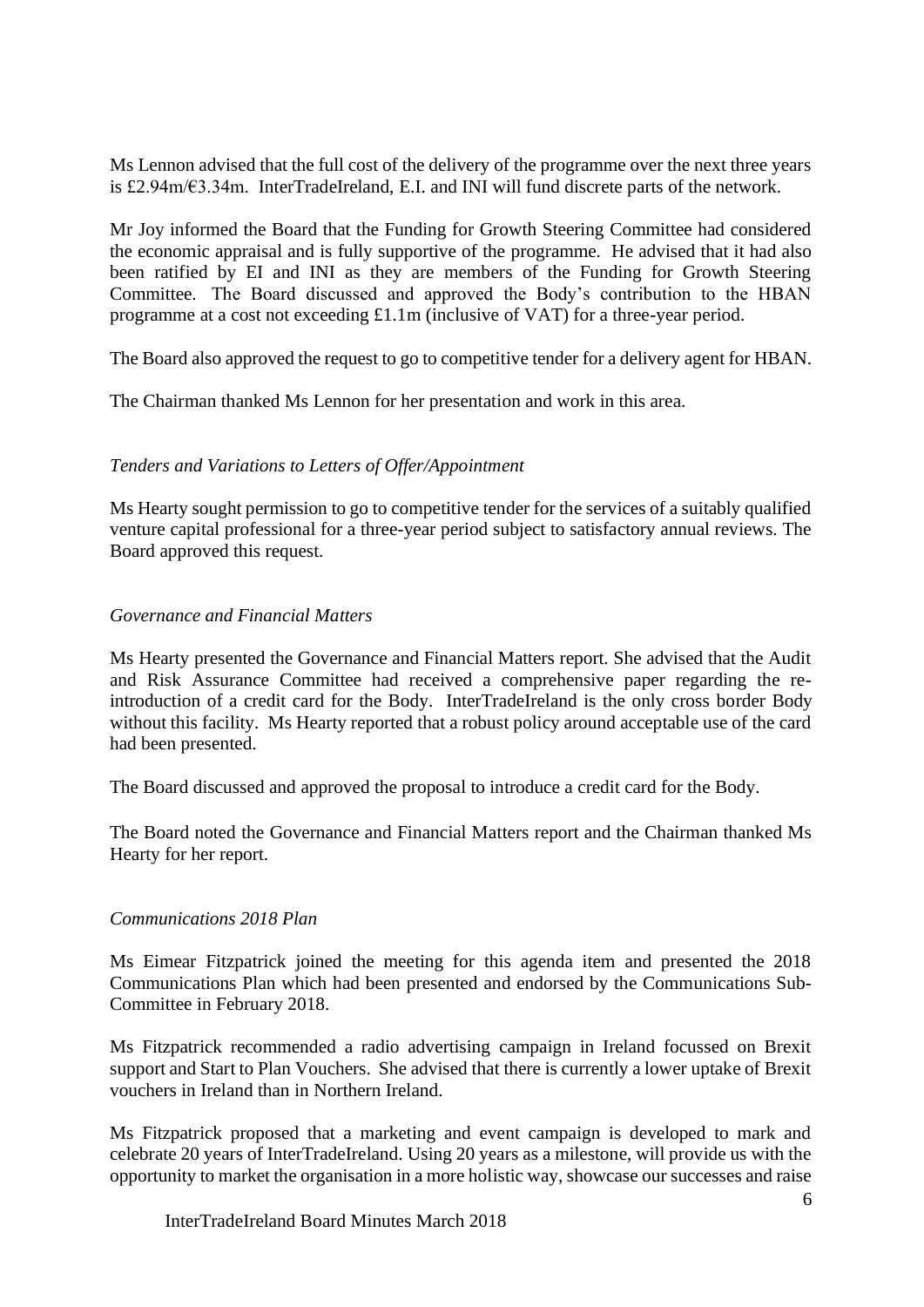our profile through using compelling success stories by companies/partners advocating on our behalf. A plan will be developed following consultation with Board and staff.

The Board discussed and approved the request for a radio advertising campaign on RTE Radio 1 to promote the Brexit Advisory Service. The Board also approved production costs of new adverts as required.

The Board also approved a marketing campaign, showcase events and internal activities to mark InterTradeIreland's 20th Anniversary. The 2018 Communications Plan was endorsed by the Board.

The Chairman thanked Ms Fitzpatrick for her presentation and work in this area.

Mr Cairns and Mr Spratt concluded the video conference and teleconference call at 1.18pm.

### 182.8 Board Sub Committee Reports

### *Innovation Sub Committee Report*

Mr Morrow reported back from the Innovation Sub-Committee meeting held on 27th February 2018. He informed the Board that Mr Peter Grant, Helix Innovation Partnerships, the Managing Agent for Fusion presented his biannual progress report and statistics to the committee. He advised that four new Fusion applications and two deferred projects were considered. Five projects were approved and one was deferred for further information.

The Board noted the Innovation Sub-Committee report and the Chairman thanked Mr Morrow for his update.

### *Trade Sub-Committee Report*

Mr Greenfield reported back from the Trade Sub-Committee meeting held on 27th February 2018. He advised that the Committee considered seven new Acumen applications and one deferral. Six projects were approved, one was referred to the Elevate programme and one project was rejected.

The Board noted the Trade Sub-Committee report and the Chairman thanked Mr Greenfield for his update.

### *Operations Directorate Progress and Activity Report*

Mr Morrow advised that the Brexit Advisory Service were involved in Enterprise Week and spoke at events held in Strabane, Craigavon and at an event held in Meath where Helen McEntee TD and Minister for European Affairs also spoke and commented on the good work being undertaken by InterTradeIreland in assisting businesses to prepare for Brexit. In February, Intro to Tendering presentations, as part of Enterprise Week, were delivered across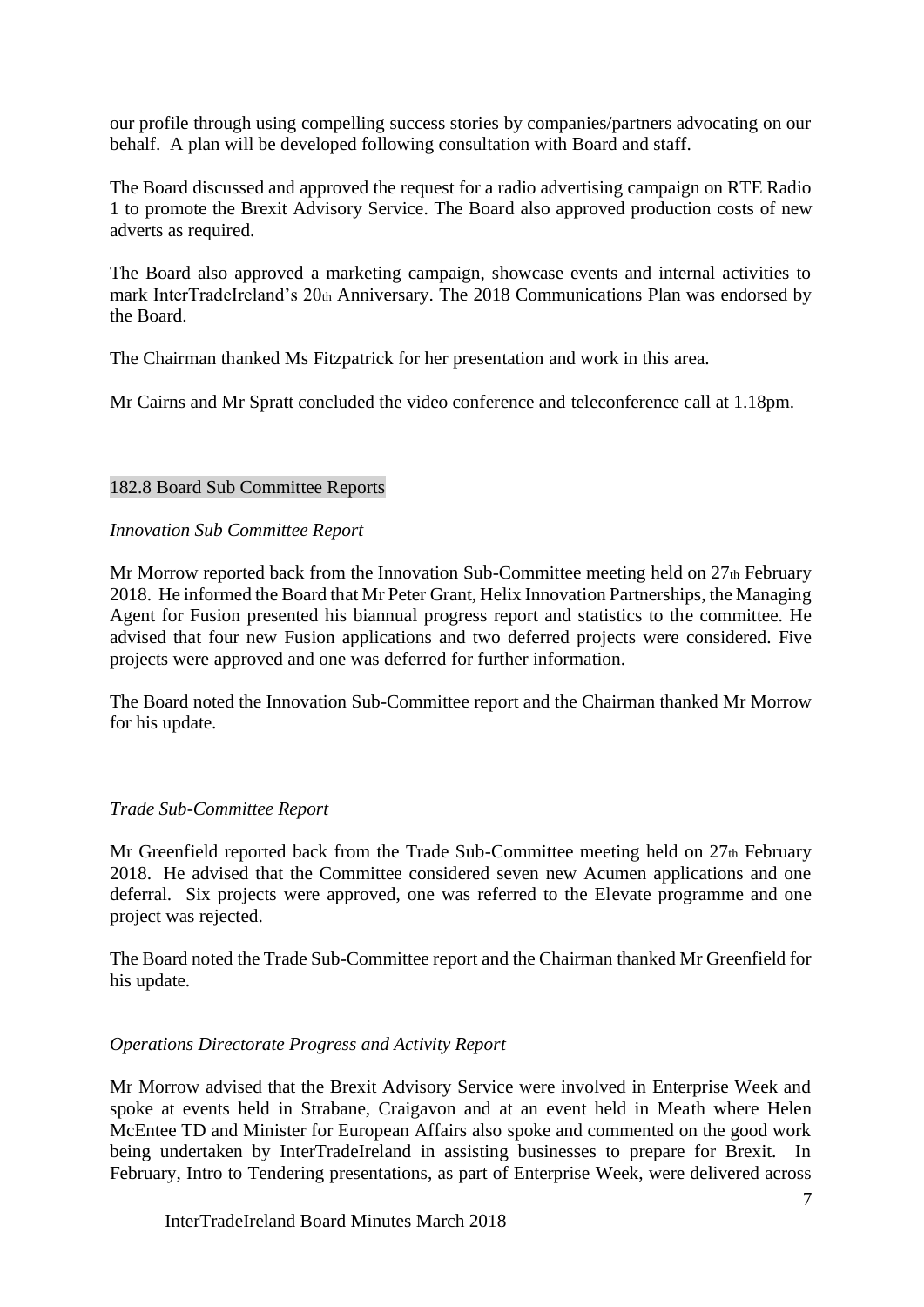the island at seven locations. The second "Selling to Government" breakfast briefing was delivered in Waterford in partnership with the local Chamber of Commerce. The Executive participated on the judging panel for the N.I. Public Procurement Awards. Mr Morrow reported on the recent annual Venture Capital conference held on 7th March 2018 in Belfast with over 260 delegates in attendance. The 2018 Seedcorn competition recently opened for entries and a programme of promotional workshops will begin at the end of March. Mr Morrow advised that the second phase of the Funding Advisory Service has proved popular with 6 workshops held to date and most oversubscribed. A new CrowdFunding resource was launched at the Venture Capital conference and received excellent feedback,

The Board noted the Operations Directorate and Activity report and the Chairman thanked Mr Morrow for his update.

#### *Governance and Financial Matters*

Ms Hearty presented the Governance and Financial Matters report. She advised that a GDPR working group has been formed to review the impact of GDPR on the Body and review procedures to ensure the Body is GDPR compliant by  $25<sub>th</sub>$  May 2018. A full update will be provided at the April Board meeting.

Ms Hearty advised that the N.I. Audit Office presented the audit strategy to the Audit and Risk Assurance Committee held prior to the Board meeting. Fieldwork will commence after Easter. The internal auditors completed audit fieldwork on programmes in February and an overall 'satisfactory' assurance rating has been awarded. A few recommendations for enhancements of the Body's processes have been made.

Ms Hearty reported that following recent interviews, Ms Alison Currie has accepted the position of Operations Manager and will commence on 30th April 2018.

The Board noted the Governance and Financial Matters report and the Chairman thanked Ms Hearty for her report.

*Communications Update*

The Board noted the Communications Update.

*Brexit Update*

Mr Gough gave a brief update on Brexit activities.